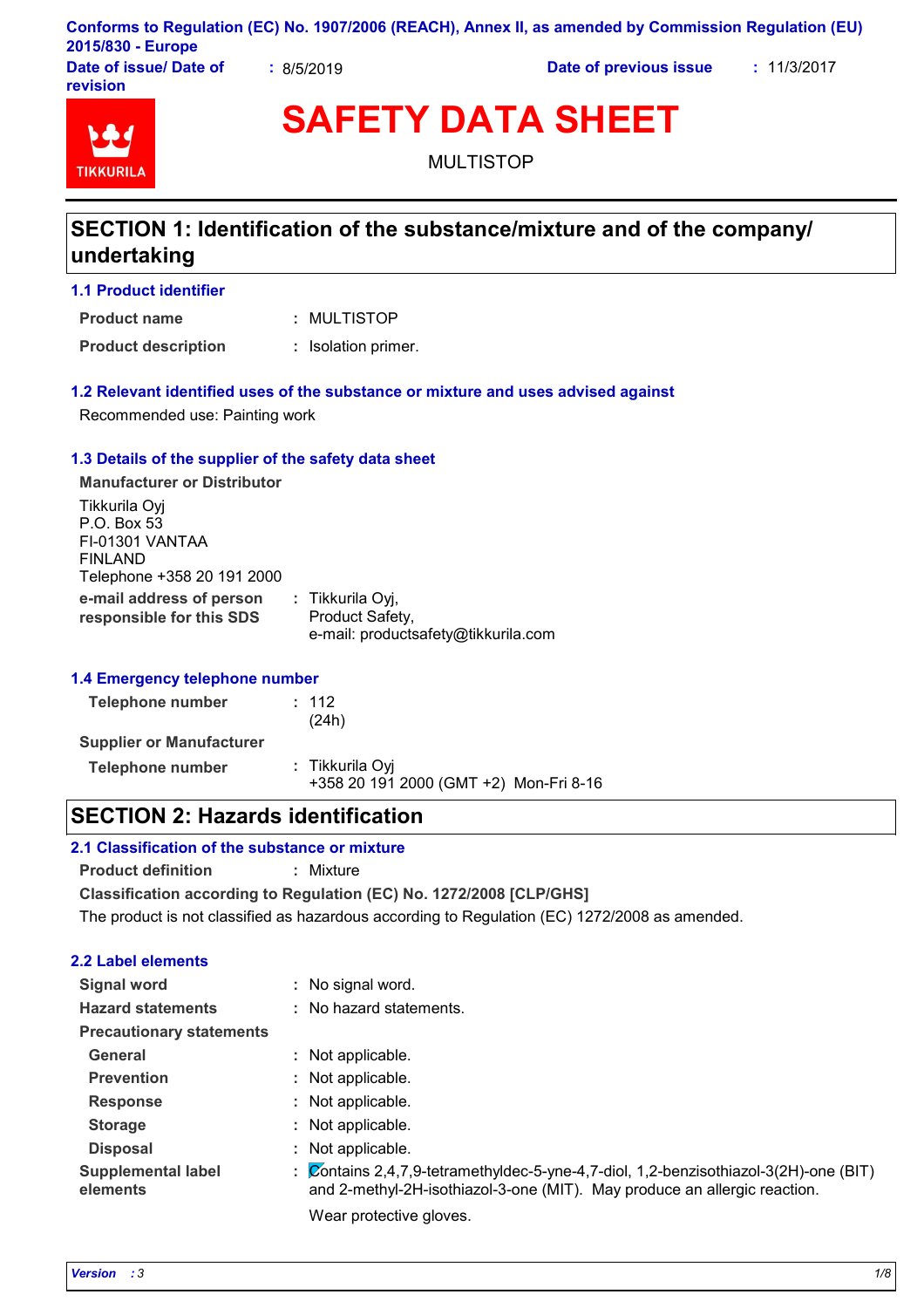#### **2.3 Other hazards**

**Other hazards which do : not result in classification** : None known.

# **SECTION 3: Composition/information on ingredients**

|                                          |                                                             |         | <b>Classification</b>                                                                                                                                                                                                                                                     |              |  |
|------------------------------------------|-------------------------------------------------------------|---------|---------------------------------------------------------------------------------------------------------------------------------------------------------------------------------------------------------------------------------------------------------------------------|--------------|--|
| <b>Product/ingredient</b><br>name        | <b>Identifiers</b>                                          | $\%$    | <b>Regulation (EC) No.</b><br>1272/2008 [CLP]                                                                                                                                                                                                                             | <b>Notes</b> |  |
| $2,4,7,9$ -tetramethyldec-5-yne-4,7-diol | REACH #: 01-2119954390-39<br>EC: 204-809-1<br>CAS: 126-86-3 | ≤ $0.3$ | Eye Dam. 1, H318<br>Skin Sens. 1B, H317<br>Aquatic Chronic 3, H412                                                                                                                                                                                                        |              |  |
| 1,2-benzisothiazol-3(2H)-one (BIT)       | EC: 220-120-9<br>CAS: 2634-33-5                             | < 0.05  | Acute Tox. 4, H302<br>Skin Irrit. 2, H315<br>Eye Dam. 1, H318<br>Skin Sens. 1, H317<br>Aquatic Acute 1, H400 (M=1)<br>Aquatic Chronic 2, H411                                                                                                                             |              |  |
| 2-methyl-2H-isothiazol-3-one (MIT)       | EC: 220-239-6<br>CAS: 2682-20-4                             | < 0.1   | Acute Tox. 3, H301<br>Acute Tox. 3, H311<br>Acute Tox. 2, H330<br>Skin Corr. 1B, H314<br>Eye Dam. 1, H318<br>Skin Sens. 1A, H317<br>Aquatic Acute 1, H400 (M=10)<br>Aquatic Chronic 2, H411<br>See Section 16 for the full<br>text of the H statements<br>declared above. |              |  |

There are no additional ingredients present which, within the current knowledge of the supplier, are classified and contribute to the classification of the substance and hence require reporting in this section.

There are no additional ingredients present which, within the current knowledge of the supplier and in the concentrations applicable, are classified as hazardous to health or the environment, are PBTs or vPvBs or have been assigned a workplace exposure limit and hence require reporting in this section.

Occupational exposure limits, if available, are listed in Section 8.

Notes, if applicable, refer to Notes given in Annex VI of 1272/2008/EC.

### **SECTION 4: First aid measures**

#### **4.1 Description of first aid measures**

| General             | : In all cases of doubt, or when symptoms persist, seek medical attention. Show this<br>safety data sheet or label to the doctor if possible.                                                        |
|---------------------|------------------------------------------------------------------------------------------------------------------------------------------------------------------------------------------------------|
| Eye contact         | : Check for and remove any contact lenses. Immediately flush eyes with plenty of<br>lukewarm water, keeping eyelids open. Continue to rinse for at least 15 minutes.                                 |
| <b>Inhalation</b>   | : Remove to fresh air.                                                                                                                                                                               |
| <b>Skin contact</b> | : Wash skin thoroughly with soap and water or use recognized skin cleanser. Do<br>NOT use solvents or thinners.                                                                                      |
| Ingestion           | : If accidentally swallowed rinse the mouth with plenty of water (only if the person is<br>conscious). If significant amounts have been swallowed or if symptoms persist,<br>seek medical attention. |

#### **4.2 Most important symptoms and effects, both acute and delayed**

See Section 11 for more detailed information on health effects and symptoms. **Contains:** 1,2-benzisothiazol-3(2H)-one (BIT)

2-methyl-2H-isothiazol-3-one (MIT)

2,4,7,9-tetramethyldec-5-yne-4,7-diol

May produce an allergic reaction.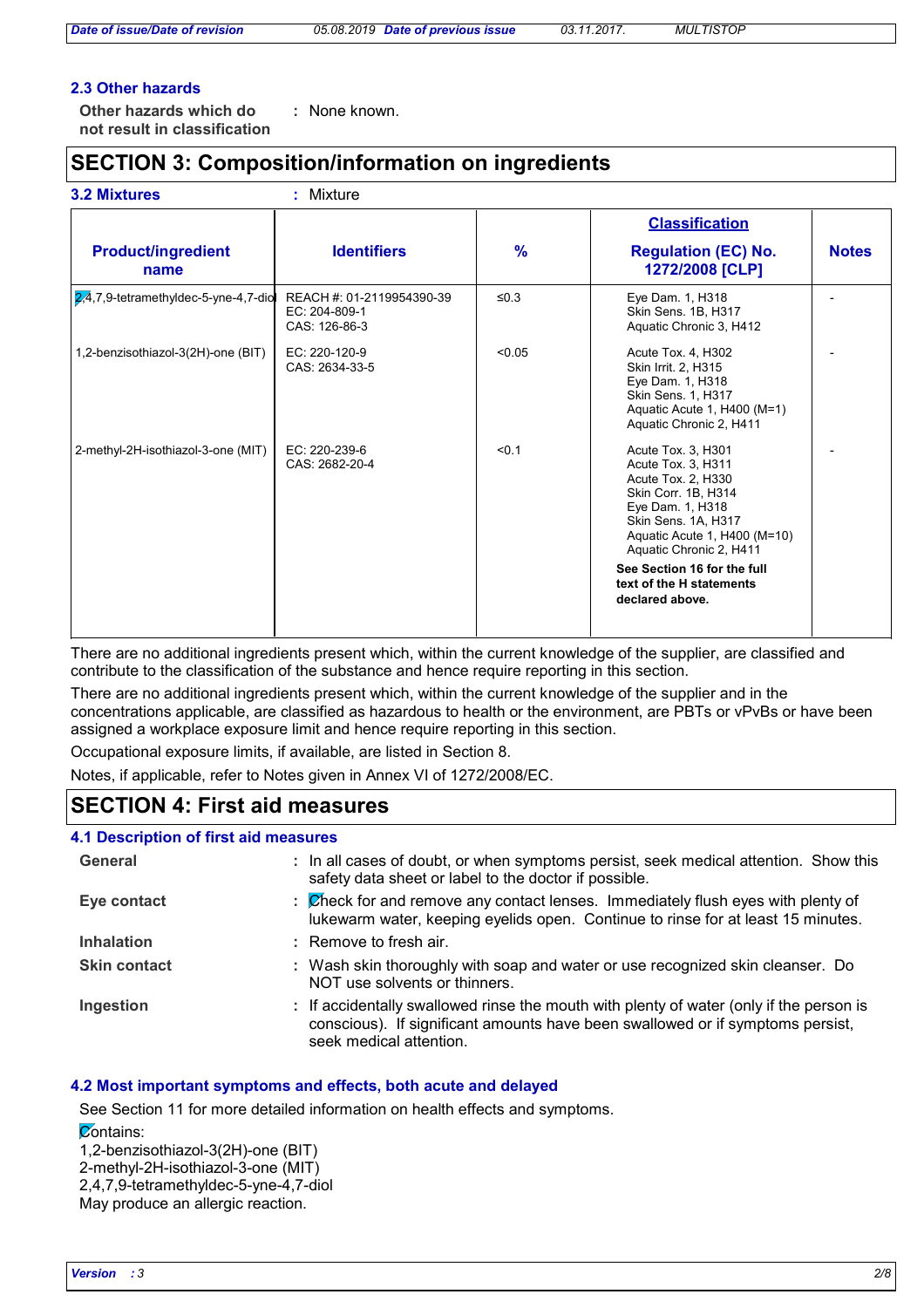### **4.3 Indication of any immediate medical attention and special treatment needed**

None.

# **SECTION 5: Firefighting measures**

| 5.1 Extinguishing media                                   |                                                                                                                                                        |  |  |
|-----------------------------------------------------------|--------------------------------------------------------------------------------------------------------------------------------------------------------|--|--|
| Suitable extinguishing<br>media                           | : Use an extinguishing agent suitable for the surrounding fire. Recommended:<br>Alcohol resistant foam, CO <sub>2</sub> , powders or water spray/mist. |  |  |
| Unsuitable extinguishing<br>media                         | : Do not use a direct water jet that could spread the fire.                                                                                            |  |  |
| 5.2 Special hazards arising from the substance or mixture |                                                                                                                                                        |  |  |

| <b>Hazards from the</b><br>substance or mixture | : This product is not classified as flammable. Fire will produce dense black smoke.<br>Exposure to decomposition products may cause a health hazard.          |
|-------------------------------------------------|---------------------------------------------------------------------------------------------------------------------------------------------------------------|
| <b>Hazardous combustion</b><br>products         | : When exposed to high temperatures, hazardous decomposition products may be<br>produced, such as carbon monoxide and dioxide, smoke, oxides of nitrogen etc. |

#### **5.3 Advice for firefighters**

| Special protective actions<br>for fire-fighters          | Use water spray to keep fire-exposed containers cool. Do not release runoff from<br>fire to drains or watercourses. |
|----------------------------------------------------------|---------------------------------------------------------------------------------------------------------------------|
| <b>Special protective</b><br>equipment for fire-fighters | : Appropriate breathing apparatus may be required.                                                                  |

# **SECTION 6: Accidental release measures**

| <b>6.1 Personal precautions,</b><br>protective equipment and<br>emergency procedures | : Refer to protective measures listed in sections 7 and 8.                                                                                                                                                                                                               |
|--------------------------------------------------------------------------------------|--------------------------------------------------------------------------------------------------------------------------------------------------------------------------------------------------------------------------------------------------------------------------|
| <b>6.2 Environmental</b><br><b>precautions</b>                                       | : Do not allow to enter drains, water courses or soil.                                                                                                                                                                                                                   |
| 6.3 Methods and materials<br>for containment and<br>cleaning up                      | : Contain and collect spillage with non-combustible, absorbent material e.g. sand,<br>earth, vermiculite or diatomaceous earth and place in container for disposal<br>according to local regulations. Preferably clean with water or detergent. Avoid using<br>solvents. |
| 6.4 Reference to other<br><b>sections</b>                                            | : See Section 1 for emergency contact information.<br>See Section 13 for additional waste treatment information.                                                                                                                                                         |

# **SECTION 7: Handling and storage**

| 7.1 Precautions for safe<br>handling                                          | : Avoid contact with skin and eyes. Avoid breathing vapor. Avoid inhalation of dust<br>from sanding. See Section 8 for information on appropriate personal protective<br>equipment. Eating, drinking and smoking should be prohibited in areas where this<br>material is handled and stored. Wash hands before breaks and immediately after<br>handling the product.                                                                           |
|-------------------------------------------------------------------------------|------------------------------------------------------------------------------------------------------------------------------------------------------------------------------------------------------------------------------------------------------------------------------------------------------------------------------------------------------------------------------------------------------------------------------------------------|
| <b>7.2 Conditions for safe</b><br>storage, including any<br>incompatibilities | : Store in original container protected from direct sunlight in a dry, cool and well-<br>ventilated area, away from incompatible materials (see Section 10) and food and<br>drink. Keep container tightly closed. Containers that have been opened must be<br>carefully resealed and kept upright to prevent leakage. Recommended storage<br>temperature is +5°C +25°C. Do not allow to freeze. Store in accordance with local<br>regulations. |
| 7.3 Specific end use(s)                                                       | None.                                                                                                                                                                                                                                                                                                                                                                                                                                          |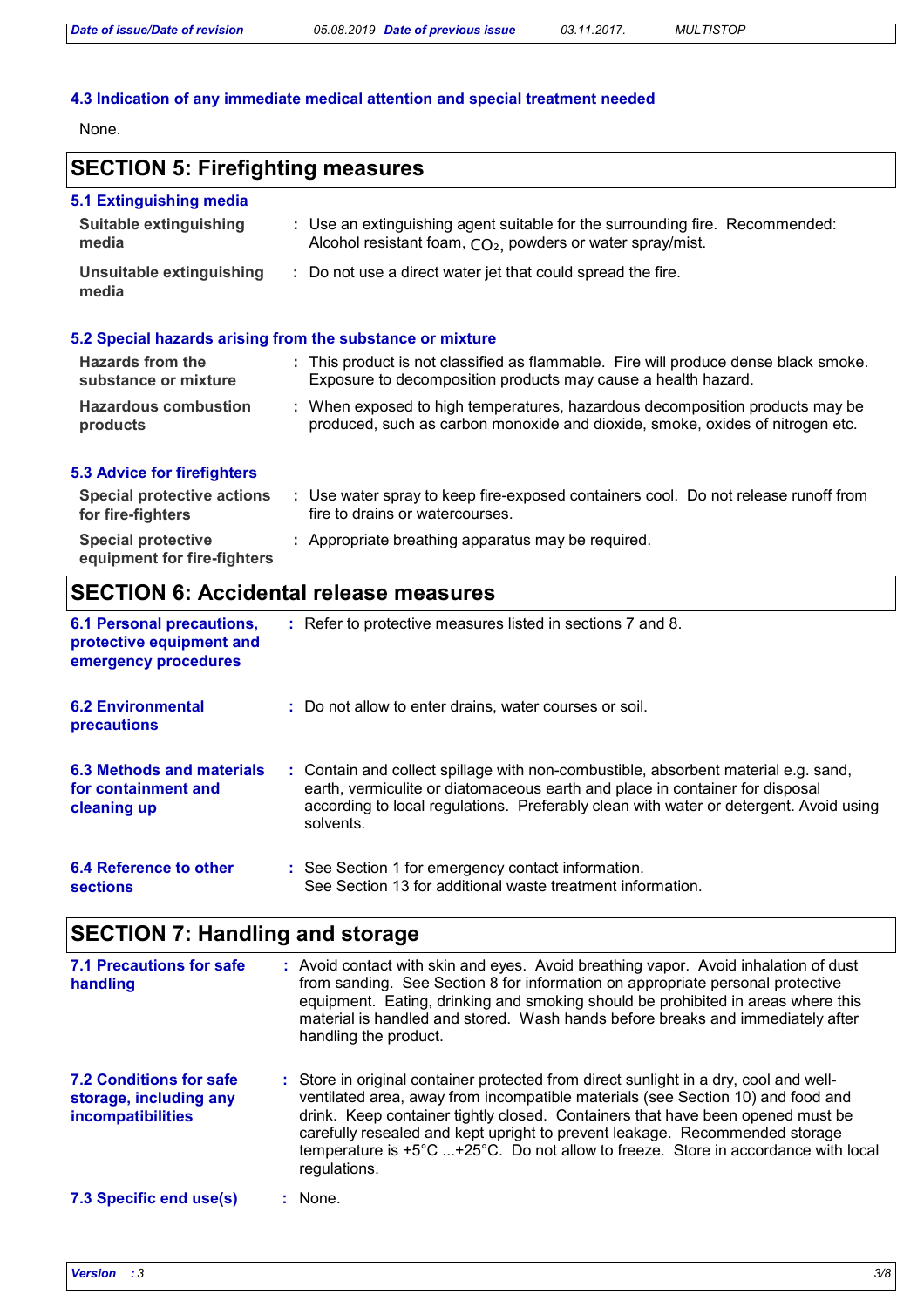### **SECTION 8: Exposure controls/personal protection**

#### **8.1 Control parameters**

No exposure limit value known. **Occupational exposure limits**

**procedures**

Recommended monitoring : If this product contains ingredients with exposure limits, personal, workplace atmosphere or biological monitoring may be required to determine the effectiveness of the ventilation or other control measures and/or the necessity to use respiratory protective equipment.

#### **DNELs/DMELs**

No DNELs/DMELs available.

#### **PNECs**

No PNECs available.

#### **8.2 Exposure controls**

#### **Appropriate engineering controls**

Provide adequate ventilation. Comply with the health and safety at work laws.

#### **Individual protection measures**

| <b>Eye/face protection</b>    | : Safety eyewear should be used when there is a likelihood of exposure.                                                                                                                                                                                                                                                                                                                    |
|-------------------------------|--------------------------------------------------------------------------------------------------------------------------------------------------------------------------------------------------------------------------------------------------------------------------------------------------------------------------------------------------------------------------------------------|
| <b>Hand protection</b>        | : Wear protective gloves. Gloves should be replaced regularly and if there is any<br>sign of damage to the glove material. The instructions and information provided by<br>the glove manufacturer on use, storage, maintenance and replacement must be<br>followed.<br>Recommended glove material (EN374):<br>> 8 hours (breakthrough time): nitrile rubber<br>Not recommended: PVA gloves |
| <b>Skin protection</b>        | : Wear appropriate personal protective clothing to prevent skin contact.                                                                                                                                                                                                                                                                                                                   |
| <b>Respiratory protection</b> | : A respirator is not needed under normal and intended conditions of product use.<br>Wear a respirator with type P2 filter during sanding (EN149:2001). Be sure to use<br>an approved/certified respirator or equivalent. Check that mask fits tightly and<br>change filter regularly.                                                                                                     |

### **SECTION 9: Physical and chemical properties**

#### **9.1 Information on basic physical and chemical properties**

| Appearance                                        |                                                          |
|---------------------------------------------------|----------------------------------------------------------|
| <b>Physical state</b>                             | : Liquid.                                                |
| Color                                             | : White.                                                 |
| Odor                                              | $:$ Mild.                                                |
| <b>Odor threshold</b>                             | : Not relevant for the hazard assessment of the product. |
| рH                                                | : Not relevant for the hazard assessment of the product. |
| <b>Melting point/freezing point</b>               | $: 0^{\circ}$ C (water)                                  |
| Initial boiling point and                         | $: 100^{\circ}$ C (water)                                |
| boiling range                                     |                                                          |
| <b>Flash point</b>                                | $:$ >100 °C                                              |
| <b>Evaporation rate</b>                           | : Not relevant due to the nature of the product.         |
| <b>Flammability (solid, gas)</b>                  | : Not applicable. Product is a liquid.                   |
| <b>Upper/lower flammability or</b>                | : No flammable ingredients present.                      |
| explosive limits                                  |                                                          |
| Vapor pressure                                    | : 3.2 kPa [room temperature] (water)                     |
| <b>Vapor density</b>                              | : Not relevant for the hazard assessment of the product. |
| <b>Density</b>                                    | : $1.3$ g/cm <sup>3</sup>                                |
| Solubility(ies)                                   | : Miscible in water.                                     |
| Partition coefficient: n-octanol/: Not available. |                                                          |
| water                                             |                                                          |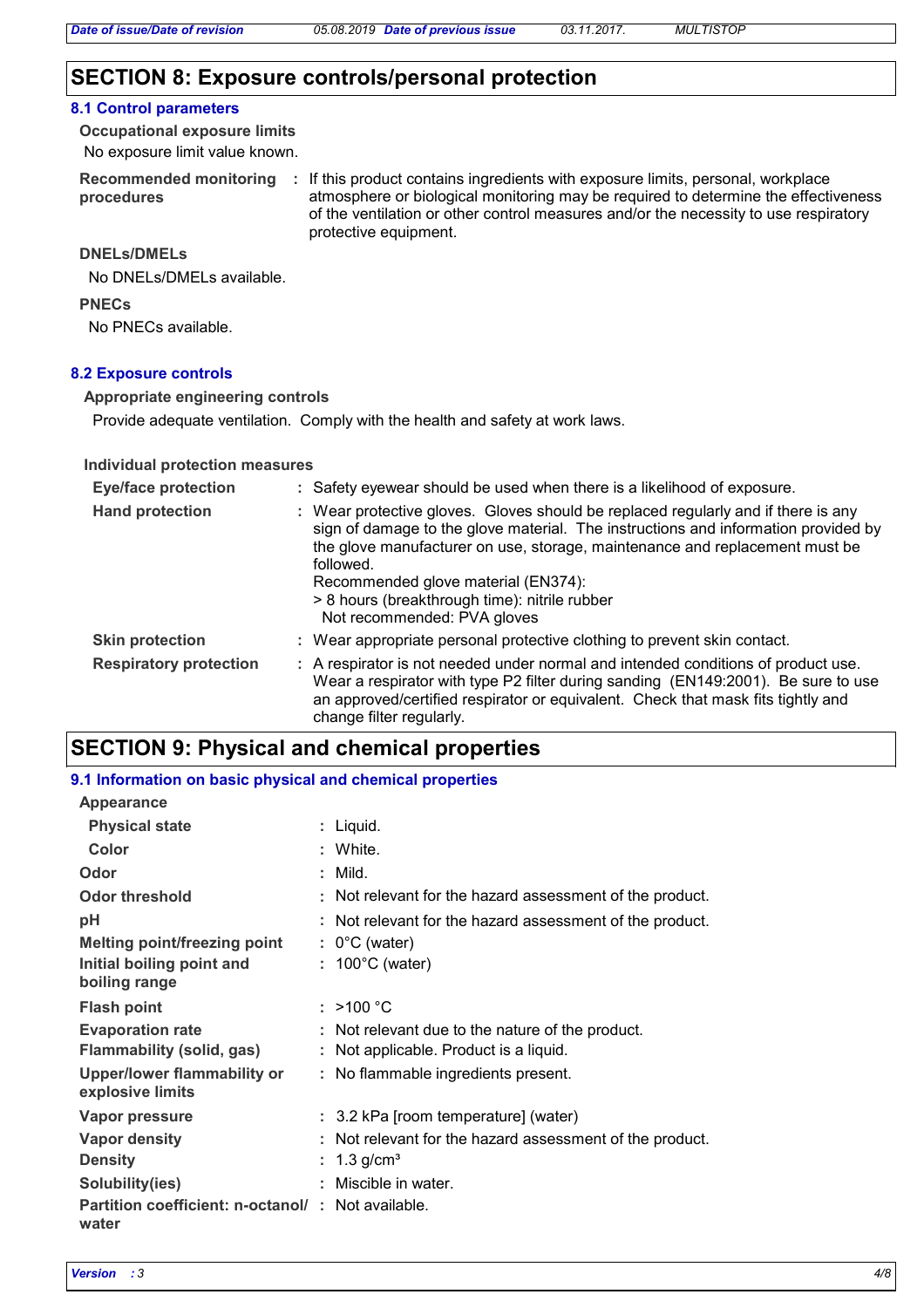| Date of issue/Date of revision   | 05.08.2019 Date of previous issue                        | 03.11.2017. | <b>MULTISTOP</b> |  |
|----------------------------------|----------------------------------------------------------|-------------|------------------|--|
| <b>Auto-ignition temperature</b> | : Not relevant due to the nature of the product.         |             |                  |  |
| <b>Decomposition temperature</b> | : Not relevant for the hazard assessment of the product. |             |                  |  |
| <b>Viscosity</b>                 | : Not relevant for the hazard assessment of the product. |             |                  |  |
| <b>Explosive properties</b>      | : No explosive ingredients present.                      |             |                  |  |
| <b>Oxidizing properties</b>      | : No oxidizing ingredients present.                      |             |                  |  |

#### **9.2 Other information**

No additional information.

| <b>SECTION 10: Stability and reactivity</b>     |                                                                                                                                                               |
|-------------------------------------------------|---------------------------------------------------------------------------------------------------------------------------------------------------------------|
| <b>10.1 Reactivity</b>                          | $\therefore$ See Section 10.5.                                                                                                                                |
| <b>10.2 Chemical stability</b>                  | : Stable under recommended storage and handling conditions (see Section 7).                                                                                   |
| 10.3 Possibility of<br>hazardous reactions      | : Under normal conditions of storage and use, hazardous reactions will not occur.                                                                             |
| <b>10.4 Conditions to avoid</b>                 | : Avoid extreme heat and freezing.                                                                                                                            |
| 10.5 Incompatible materials                     | Keep away from the following materials to prevent strong exothermic reactions:<br>oxidizing agents<br>strong acids<br>strong alkalis                          |
| <b>10.6 Hazardous</b><br>decomposition products | : When exposed to high temperatures, hazardous decomposition products may be<br>produced, such as carbon monoxide and dioxide, smoke, oxides of nitrogen etc. |

### **SECTION 11: Toxicological information**

#### **11.1 Information on toxicological effects**

There is no testdata available on the product itself.

The product is not classified as hazardous according to Regulation (EC) 1272/2008 as amended.

Long term exposure by inhalation may cause respiratory tract irritation. Prolonged or repeated contact can defat the skin and lead to irritation, cracking and/or dermatitis.

**Acute toxicity**

| <b>Product/ingredient name</b>                          | <b>Result</b> | <b>Species</b> | <b>Dose</b> | <b>Exposure</b> |
|---------------------------------------------------------|---------------|----------------|-------------|-----------------|
| $ \chi$ <sub>2</sub> -benzisothiazol-3(2H)-<br>one(BIT) | ILD50 Oral    | Rat            | 1020 mg/kg  | -               |
| 2-methyl-2H-isothiazol-<br>3-one (MIT)                  | ILD50 Oral    | Rat            | 285 mg/kg   |                 |

Not classified.

**Irritation/Corrosion**

Not classified.

**Sensitization**

The product is not classified as sensitizing by skin contact, but it contains following preservatives or other biocides which may produce an allergic reaction:

1,2-benzisothiazol-3(2H)-one (BIT)

2-methyl-2H-isothiazol-3-one (MIT)

Contains small amounts of sensitizing substances:

2,4,7,9-tetramethyldec-5-yne-4,7-diol

**Mutagenicity**

Not classified.

**Carcinogenicity**

Not classified.

**Reproductive toxicity**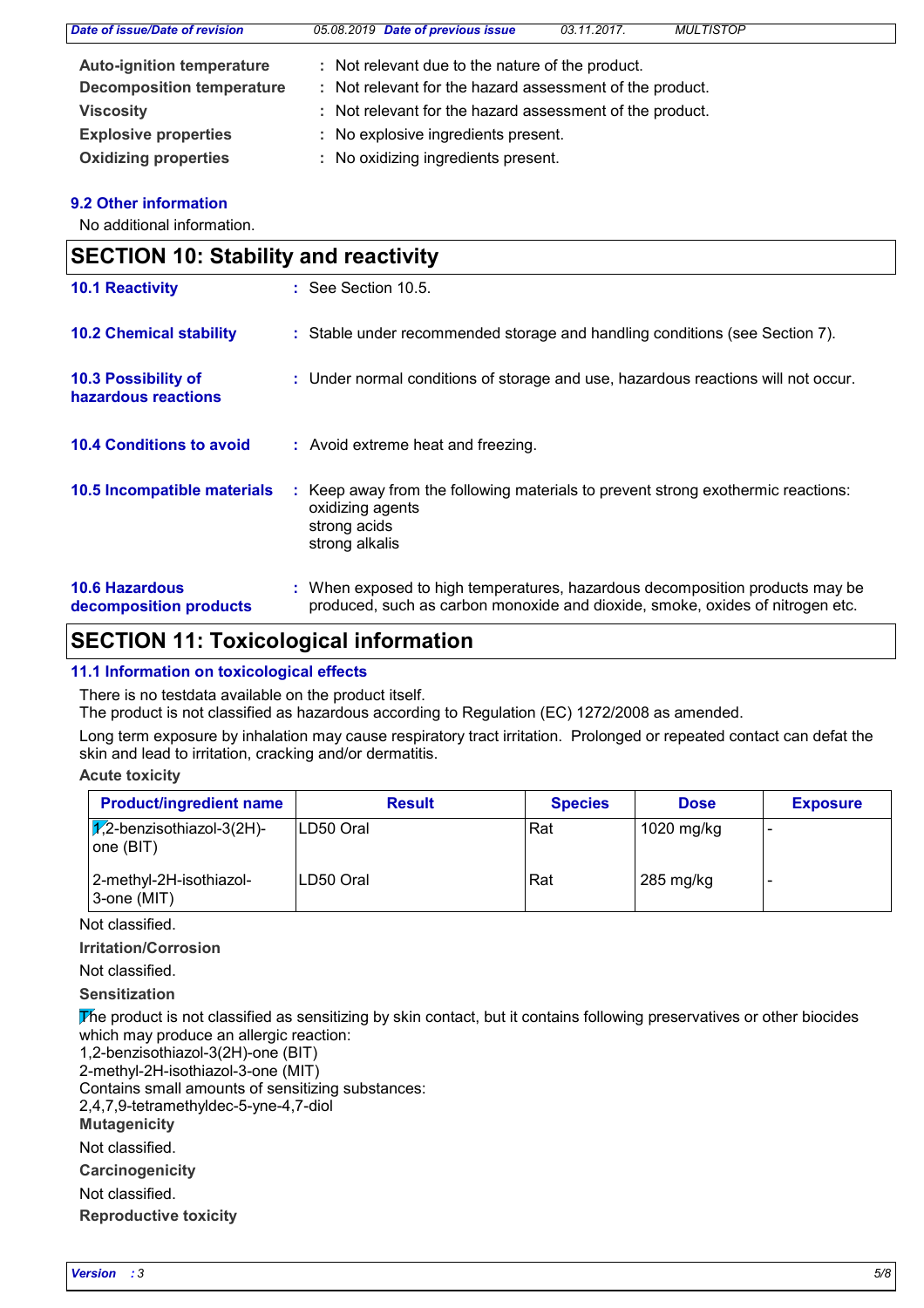| Not classified.                                    |
|----------------------------------------------------|
| <b>Teratogenicity</b>                              |
| Not classified.                                    |
| Specific target organ toxicity (single exposure)   |
| Not classified.                                    |
| Specific target organ toxicity (repeated exposure) |
| Not classified.                                    |
| <b>Aspiration hazard</b>                           |
| Not classified.                                    |

# **SECTION 12: Ecological information**

Ecological testing has not been conducted on this product. Do not allow to enter drains, water courses or soil.

The product is not classified as environmentally hazardous according to Regulation (EC) 1272/2008.

#### **12.1 Toxicity**

| <b>Product/ingredient name</b>                         | <b>Result</b>          | <b>Species</b>                       | <b>Exposure</b> |
|--------------------------------------------------------|------------------------|--------------------------------------|-----------------|
| $\sqrt{2,}4,7,9$ -tetramethyldec-<br>$5$ -yne-4,7-diol | EC50 82 mg/l           | Algae - Selenastrum<br>capricornutum | 72 hours        |
|                                                        | EC50 91 mg/l           | Daphnia                              | 48 hours        |
| 1,2-benzisothiazol-3(2H)-<br>one (BIT)                 | Acute EC50 0.36 mg/l   | Algae - Skeletonema costatum         | 72 hours        |
|                                                        | Acute LC50 0.74 mg/l   | Fish                                 | 196 hours       |
| 2-methyl-2H-isothiazol-<br>3-one (MIT)                 | Chronic EC50 0.93 mg/l | Daphnia                              | 148 hours       |

| 12.2 Persistence and<br>degradability            | : No specific data. |
|--------------------------------------------------|---------------------|
| <b>12.3 Bioaccumulative</b><br>potential         | : No specific data. |
| <b>12.4 Mobility in soil</b>                     |                     |
| Soil/water partition<br><b>coefficient (Koc)</b> | Not available.      |
| <b>Mobility</b>                                  | Not available.      |

#### **12.5 Results of PBT and vPvB assessment**

This mixture does not contain any substances that are assessed to be a PBT or a vPvB.

| 12.6 Other adverse effects | Not available. |  |
|----------------------------|----------------|--|
|----------------------------|----------------|--|

### **SECTION 13: Disposal considerations**

#### **13.1 Waste treatment methods**

**Product**

**Methods of disposal :**

Remove as much product as possible from the tools before cleaning. Liquid residue must not be emptied into drains or sewage system, but handled in accordance with national regulations. Product residues should be left at special companies which have permission for gathering this kind of wastes.

**European waste catalogue (EWC)**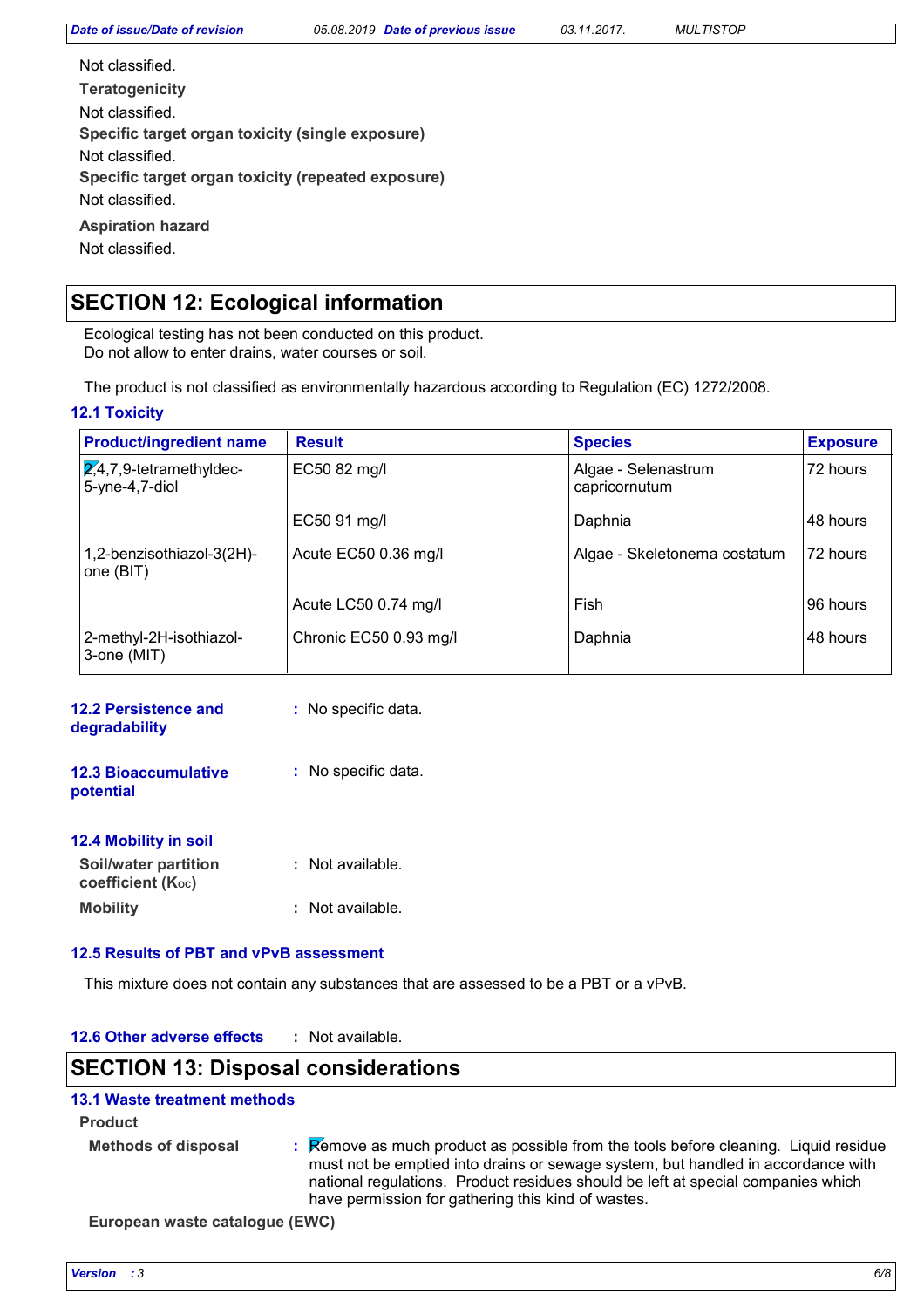*Date of issue/Date of revision 05.08.2019 Date of previous issue 03.11.2017. MULTISTOP*

| Waste code | <b>Waste designation</b>                                       |
|------------|----------------------------------------------------------------|
| 08 01 12   | waste paint and varnish other than those mentioned in 08 01 11 |

If this product is mixed with other wastes, the original waste product code may no longer apply and the appropriate code should be assigned. For further information, contact your local waste authority.

#### **Packaging**

| <b>Methods of disposal</b> | Empty packaging should be recycled or disposed of in accordance with national<br>regulations. |
|----------------------------|-----------------------------------------------------------------------------------------------|
| <b>Special precautions</b> | : No additional information.                                                                  |

# **SECTION 14: Transport information**

This product is not regulated for carriage according to ADR/RID, IMDG, IATA.

|                                           | <b>ADR/RID</b>               | <b>IMDG</b>              | <b>IATA</b>    |
|-------------------------------------------|------------------------------|--------------------------|----------------|
| 14.1 UN number                            | Not regulated.               | Not regulated.           | Not regulated. |
| 14.2 UN proper<br>shipping name           | $\qquad \qquad \blacksquare$ | $\overline{\phantom{a}}$ |                |
| <b>14.3 Transport</b><br>hazard class(es) | $\qquad \qquad \blacksquare$ | $\overline{\phantom{a}}$ |                |
| 14.4 Packing<br>group                     |                              | $\overline{\phantom{a}}$ |                |
| 14.5<br><b>Environmental</b><br>hazards   | No.                          | No.                      | No.            |

**14.6 Special precautions for : Transport within user's premises: always transport in closed containers that are user** upright and secure. Ensure that persons transporting the product know what to do in the event of an accident or spillage.

#### **14.7 Transport in bulk according to Annex II of MARPOL and the IBC Code :** Not available.

### **SECTION 15: Regulatory information**

**15.1 Safety, health and environmental regulations/legislation specific for the substance or mixture**

**EU Regulation (EC) No. 1907/2006 (REACH)**

| <b>Other EU regulations</b>               |                                                                                                 |
|-------------------------------------------|-------------------------------------------------------------------------------------------------|
| <b>Europe inventory</b>                   | : Not determined.                                                                               |
| <b>VOC Directive</b>                      | : This product is in scope of Directive 2004/42/CE.                                             |
| <b>15.2 Chemical Safety</b><br>Assessment | : This product contains substances for which Chemical Safety Assessments are still<br>required. |

## **SECTION 16: Other information**

|                                      | $\nabla$ Indicates information that has changed from previously issued version.                                                                                                                                                                                                                                                                                |
|--------------------------------------|----------------------------------------------------------------------------------------------------------------------------------------------------------------------------------------------------------------------------------------------------------------------------------------------------------------------------------------------------------------|
| <b>Abbreviations and</b><br>acronyms | $\therefore$ ATE = Acute Toxicity Estimate<br>CLP = Classification, Labelling and Packaging Regulation [Regulation (EC) No.<br>1272/2008]<br>DMEL = Derived Minimal Effect Level<br>DNEL = Derived No Effect Level<br>EUH statement = CLP-specific Hazard statement<br>PBT = Persistent, Bioaccumulative and Toxic<br>PNEC = Predicted No Effect Concentration |
|                                      |                                                                                                                                                                                                                                                                                                                                                                |